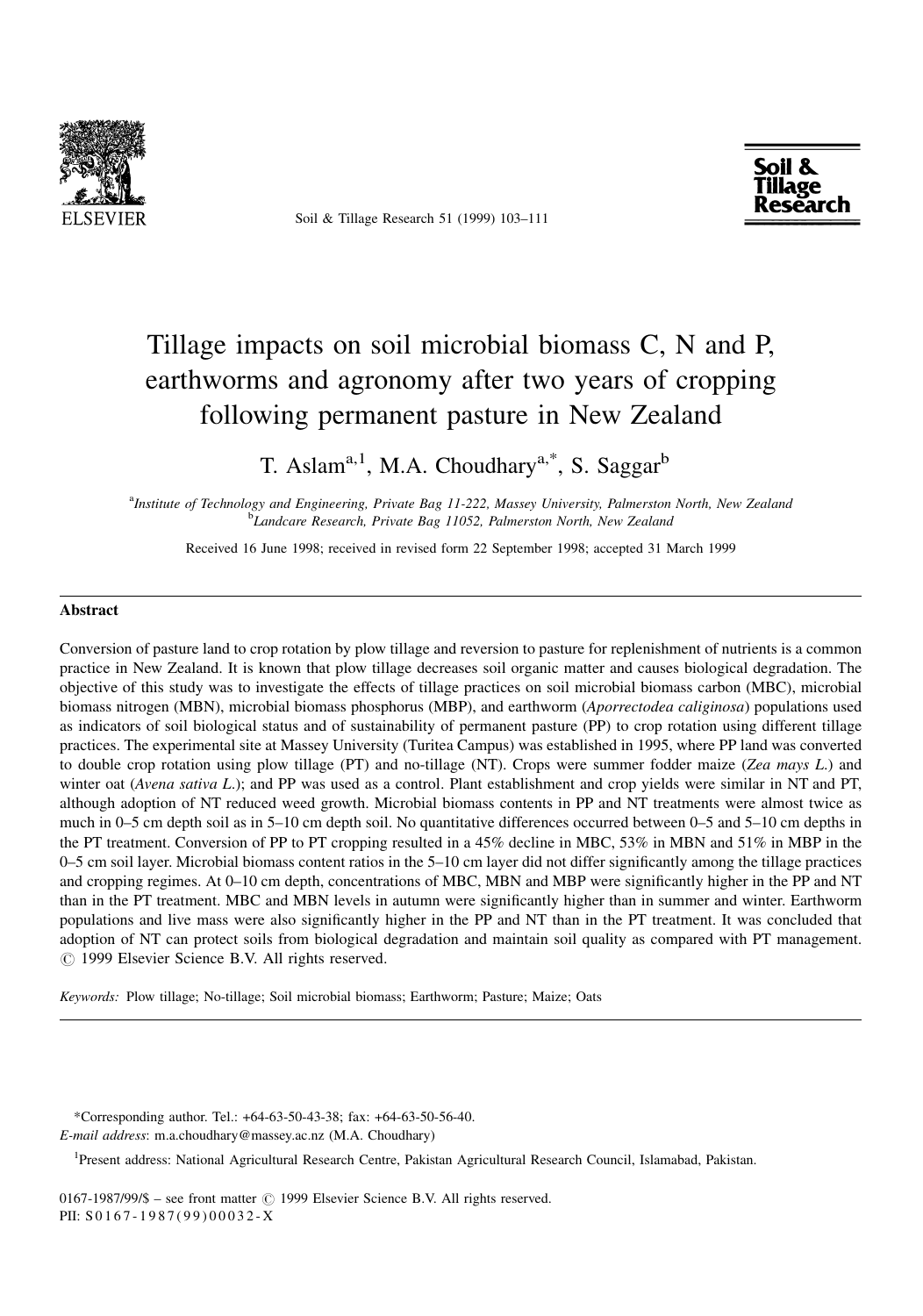# 1. Introduction

Crop production with different tillage practices and subsequent soil management are important factors for sustainable agriculture world-wide. Plow tillage (PT) has shown a number of detrimental effects on soil physical, chemical and biological properties and thus adversely affects the soil ecosystem (Carter and Stewart, 1996). Soil structure degradation, soil erosion and organic matter losses are major issues that have brought renewed interest in conservation tillage, especially no-tillage (NT) because of its potential to reduce the negative effects of PT.

In New Zealand, there is a growing acceptance of conservation tillage as an efficient method of crop establishment (Choudhary and Baker, 1994), but its application is mainly limited to use with establishing pastures and forage crops. Rotation of PP with forage crops using PT is a common practice. Establishment of summer maize and winter oats using PT is popular in the Manawatu region (Hughes, 1985). However, such operations are not sustainable because of the decline in soil physical, chemical and biological properties. Previous conservation tillage research in New Zealand has shown that NT is associated with higher soil bulk density, soil strength, aggregate stability, organic matter content, plant-available water and earthworm populations (Francis et al., 1987; Francis and Knight, 1993; Hermawan and Cameron, 1993; Horne et al., 1992; Ross and Hughes, 1985).

Soil organic matter is of great importance due to its influence on soil physical, chemical and biological properties and creating a favourable medium for biological reactions and life support in the soil environment. The microbial biomass of a soil is a comparatively labile pool of soil organic matter (Jenkinson and Ladd, 1981), a substantial pool of soil nutrients (Sparling et al., 1992), and can be used as an index of the biological status of the soil fertility. It is also used as an indicator of management-induced changes brought by tillage practices, incorporation of crop residues, N fertilisation, crop rotation sequence and changes in soil moisture regimes (Powlson et al., 1987). Consequently, loss of organic matter during cultivation, and especially loss of the soil microbial component, can adversely affect both the physical, biological and nutrient status of soils (Carter, 1986; Carter and White, 1986).

Preliminary studies from New Zealand have indicated a marked loss of soil organic C and microbial C in Manawatu soils (Sparling and Shepherd, 1986). Maize grown with continuous cultivation on Kairanga silty clay loam for 11 years decreased the total C content in the top 20 cm of soil by 21% and microbial C by 49% compared to levels under long-term PP (Sparling et al., 1992). However, these studies were unable to detect any decline in microbial biomass within the first two to three years of cultivation.

A major role of earthworms in agroecosystems is to increase nutrient cycling rates. Earthworms consume large amounts of soil organic matter and influence the supply of plant nutrients in the soil by increasing the rate of mineralisation of crop residues and facilitating further mineralisation by micro-organisms (De Vleeschauwer and Lal, 1981). Therefore, changes in microbial nutrients and earthworm activity can bring marked changes in soil fertility status, which are often reflected in crop performance.

This study was initiated to determine short-term tillage-induced changes in MBC, MBN and MBP dynamics, earthworm populations and agronomy, and to compare the biological status of soils under PP and within the first two to three years of conversion of PP to field crops.

## 2. Methods and materials

## 2.1. Tillage site

A soil tillage experimental site was established at Massey University, Turitea campus (latitude  $40^{\circ}23'S$ ,  $175^{\circ}38'E$ ) in 1995. PP land was converted to a doublecrop rotation using plow and NT. This Ohakea silt loam soil (Typic endoaqualf) has been classified as Gleyic Luvisol (FAO), a weakly clay-illuvial pseudomadentic-pallic soil, and is a very young yellow-grey earth with poor natural drainage. It was expected that this relatively heavy soil type would be sensitive to cultivation management changes and be therefore suitable for comparison of tillage methods. The site has a 30-years-average rainfall of 963 mm per annum.

The three treatments were PP, PT and NT, each with four replicates in a randomised block design. PP site consisted of high fertility grass species including ryegrass (Lolium perenne L.), yorkshire fog (Holcus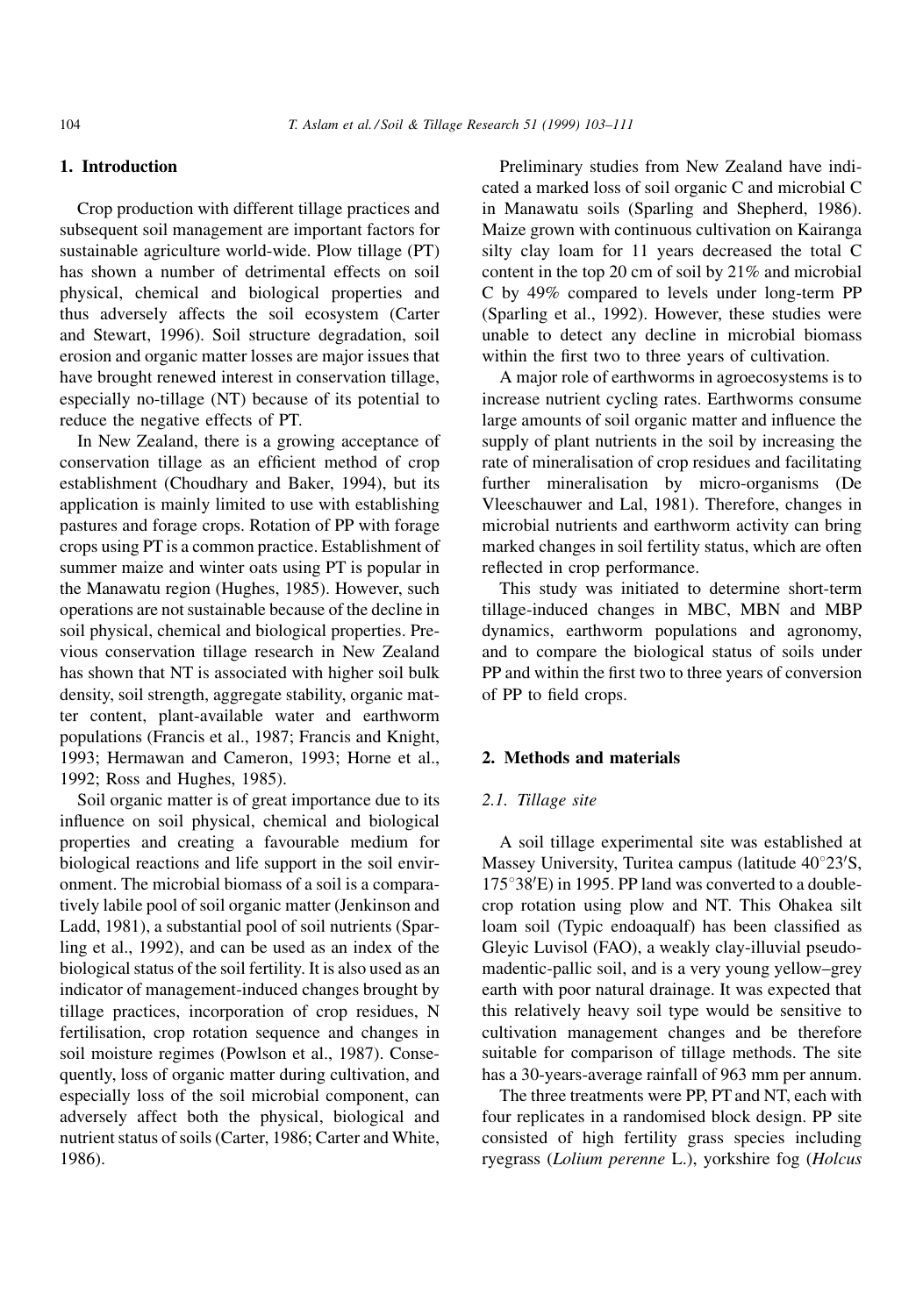lantus L.), poa (Poa spp) and cocksfoot (Dactylis glomerata L.) represented 65% of the sward, white clover (*Trifolium repens L*.) and other legumes  $\sim$ 20% (suckling clover (T. dubium Sibth), subterranean clover  $(T.$  Subterraneum L.) and lotus  $(Lotus$  spp)). Few weed species including catsea (Hypochaeris radicata L.), hawkbit (Leontodon taraxacoides (villars) Mèrat), ribgrass (Plantago lanceolata L.), and chickweed (Cerastium glomeratum Thuill) constituted the remaining 15% of the pasture community. PT treatment involved spraying with glyphosate, mouldboard ploughing to 20 cm depth, followed by rolling, and two passes of a power harrow for seedbed preparation. In the NT, weeds were controlled by spraying 4 l/ha of glyphosate.

In November 1996, a summer crop of fodder maize (Zea mays L.) and in April, 1997 a winter crop of oats (Avena sativa L.) were sown on PT and NT treatments with an Aitchison seed drill. Standard applications of fertilisers and pesticides were adopted. At maturity both crops were grazed by sheep. Seedling emergence was counted three weeks after sowing by using quadrats of  $0.25 \text{ m}^2$  to calculate plant establishment percentage.

# 2.2. Soil sampling

Three sets of soil samples were collected in early summer before sowing maize and after harvesting of maize in autumn, and after oats in winter. Two soil cores (25 mm diameter) were randomly taken each from  $0-5$  to  $5-10$  cm depths, from each of the four replicates each time, except before maize sowing during summer when, inadvertently, only  $0-10$  cm depth soil samples were collected. The soil samples were sieved through 2 mm sieve in a field-moist state soon after collection, and stored at  $4^{\circ}$ C. These "fresh" samples were used to assess soil biological status and effects of seasonal changes. Soil bulk density was determined at the beginning of this study (October 1996) from undisturbed soil core samples of known volume for the  $0-5$  and  $5-10$  cm soil layers.

# 2.3. Soil microbial biomass

#### 2.3.1. Microbial biomass C

Carbon was determined by a fumigation-extraction method (Vance et al., 1987). Fumigated and non-

fumigated soils were extracted with  $0.5 M K<sub>2</sub>SO<sub>4</sub>$ for 30 min (1:5 soil: extractant ratio), filtered and an aliquot analysed for organic C by acid-dichromate oxidation. The additional oxidisable C obtained from the fumigated soils were taken to represent the microbial C flush and converted to MBC using the relationship: microbial  $C=C$  flush/0.35.

#### 2.3.2. Microbial biomass N

Nitrogen was measured following the method described by Ross (1992). The  $K_2SO_4$  extracts from fumigated and non-fumigated soil samples were digested in aqueous  $K_2S_2O_8$  (0.165 M) for 30 min at 121 $^{\circ}$ C. The resultant NO<sub>3</sub> – N and NH<sub>4</sub><sup> $+$ </sup> – N were measured by an autoanalyser procedure. Microbial N was estimated using the relationship: *Microbial*  $N=N$  $flush/0.45$  (Jenkinson, 1988).

#### 2.3.3. Microbial biomass P

Phosphorous was measured using a modified fumigation and  $NAHCO<sub>3</sub>$  extraction technique (Brookes et al., 1982). Fumigated, non-fumigated and spiked (with 1 ml of 250 ug P ml<sup> $-1$ </sup> to estimate % recovery of P from the soils) soil samples were extracted with  $0.5 M$  NaHCO<sub>3</sub> for 1 h. The filtrate was decolourised and acidified using phosphatefree charcoal and 1M HCl. The phosphate concentration was measured at 882 nm by the method of Murphy and Riley (1962). For each sample, both the extraction and subsequent analyses were performed in triplicate. MBP was estimated using the relationship: *Microbial*  $P=(P \text{ flush})/(0.4 \times \% \text{ recov}$ ery from the spike), where 0.4 is the average proportion of microbial P recovered from the soil (Brookes et al., 1982).

## 2.4. Earthworms

Earthworm populations were determined in situ from four random positions in each plot by saturating the soil with a formaldehyde solution within a  $0.25 \text{ m}^2$  wooden frame for 20 min (Edwards and Lofty, 1977). Mature and immature earthworms coming to the surface within the frame area were hand picked. Earthworm populations collected from each plot were counted and their live weight measured.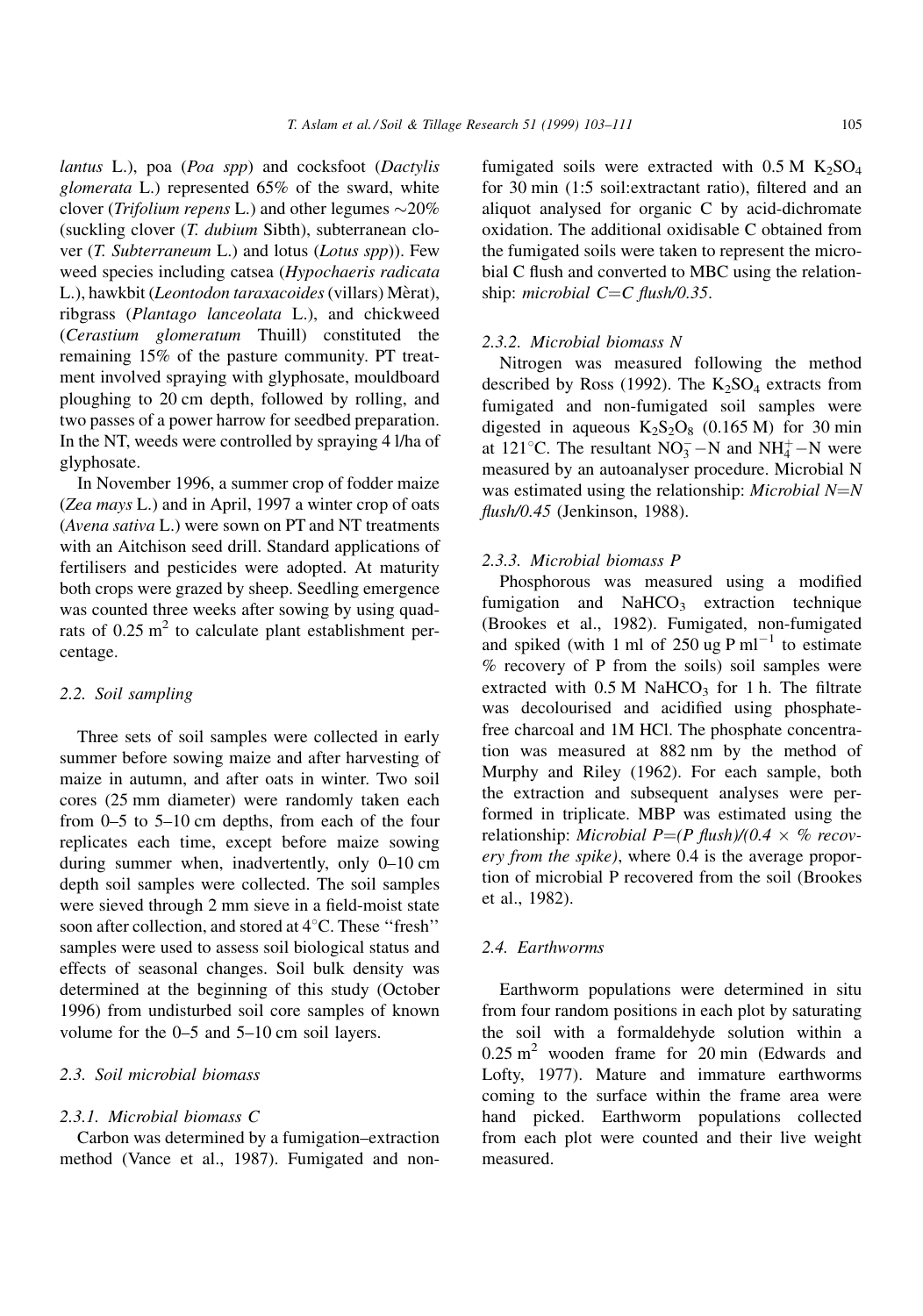# 2.5. Statistics

A general linear models procedure (GLM) was used (SAS Institute, 1989) for analysis of all experimental data. An analysis of variance (ANOVA) using test of least significant difference (LSD) at the 5% confidence level was used to discriminate parametric differences between PP, NT and PT treatments.

## 3. Results and discussion

# 3.1. Effects of tillage practices on microbial biomass C, N and P

Tillage practices significantly affected MBC, MBN and MBP concentrations during the three seasons (Table 1). In the combined depth of  $0-10$  cm, MBC concentrations declined by 29%, and MBN and MBP by 32% within two years of converting PP to cropping with PT. No such decline in microbial biomass occurred with NT cropping. This decline in microbial biomass is an early indication of a possible future decline in soil organic matter with PT practices. The higher amounts of microbial nutrients in the PP and NT as compared to the PT treatment apparently resulted from the retention of pasture organic matter, high input of C and no soil disturbance. This was not unexpected as Sparling et al. (1992) earlier found great decline in microbial C under continuous maize cropping compared with soils under pasture in the Manawatu area. These authors found that in soil at 0-20 cm depth, 14 years of continuous cultivation resulted in a decline of 60% in microbial C compared with the levels under PP. In a recent study, Saggar et al. (1998) found that cultivated soils with consistently

lower MBC and MBN have lower metabolic quotients than their counterparts in PP and result in reduced N mineralisation. Their results indicate that higher metabolic quotients in cultivated soils are reflective of stressed microbial communities, smaller pools of metabolisable N and deterioration in soil quality.

Our results also suggested that changes in MBN and MBP were associated with changes in MBC and organic matter concentrations (data not reported). Powlson et al. (1987) suggested that increases in soil microbial biomass contents were indicative of an enlarging pool of soil organic C. Our data clearly suggest that NT sustained the soil C status equivalent to that in PP, and also helped in maintaining the microbial N and P pools.

# 3.2. Effects of soil depth on microbial biomass C, N and P

In the PP and NT treatments, MBC, MBN and MBP concentrations in PP and NT were almost twice as much in  $0-5$  cm than in  $5-10$  cm soil depth and were in order of PP=NT>PT. No quantitative difference occurred between  $0-5$  and  $5-10$  cm depths in the PT treatment (Table 2). On average over the three sampling times, MBC declined by 45%, MBN by 53% and MBP by  $51\%$  in the 0-5 cm soil layer when PP was converted to PT. Similar differences were observed between the NT and PT treatments. There were no significant differences in microbial biomass concentrations at 5-10 cm depth between tillage practices or cropping regimes.

The tillage-induced subsistence of microbial biomass is explained as being due to the NT retaining more crop residues and sufficient substrate to sustain the microbial biomass. In the PT treatment, the crop

Table 1

MBM C, N and P in a silt loam soil after two years of PT and NT cropping following PP

Treatment Microbial biomass contents (kg ha<sup> $-1$ </sup>) at 0–10 cm depth

|           | MBC    |        |        |      | <b>MBN</b>      |        |        |      | <b>MBP</b> |                 |                 |      |
|-----------|--------|--------|--------|------|-----------------|--------|--------|------|------------|-----------------|-----------------|------|
|           |        |        |        |      |                 |        |        |      |            |                 |                 |      |
|           | Summer | Autumn | Winter | Mean | Summer          | Autumn | Winter | Mean | Summer     | Autumn          | Winter          | Mean |
| <b>PP</b> | 844a   | 1023a  | 762a   | 876  | 113a            | 116a   | 81a    | 103  | 66a        | 58a             | 81a             | 68   |
| NT        | 947b   | 1016a  | 786a   | 916  | l 16a           | 121a   | 80a    | 106  | 69a        | 55a             | 85a             | 70   |
| PТ        | 596b   | 749b   | 526b   | 624  | 80 <sub>b</sub> | 74b    | 56b    | 70   | 48b        | 39 <sub>b</sub> | 50 <sub>b</sub> | 46   |
| LSD(0.05) | 197    | 123    | 71     |      | 27              | 21     | 12     | -    | 13         |                 |                 |      |

Values followed by the same letter in columns show no significant differences  $(P<0.05)$ .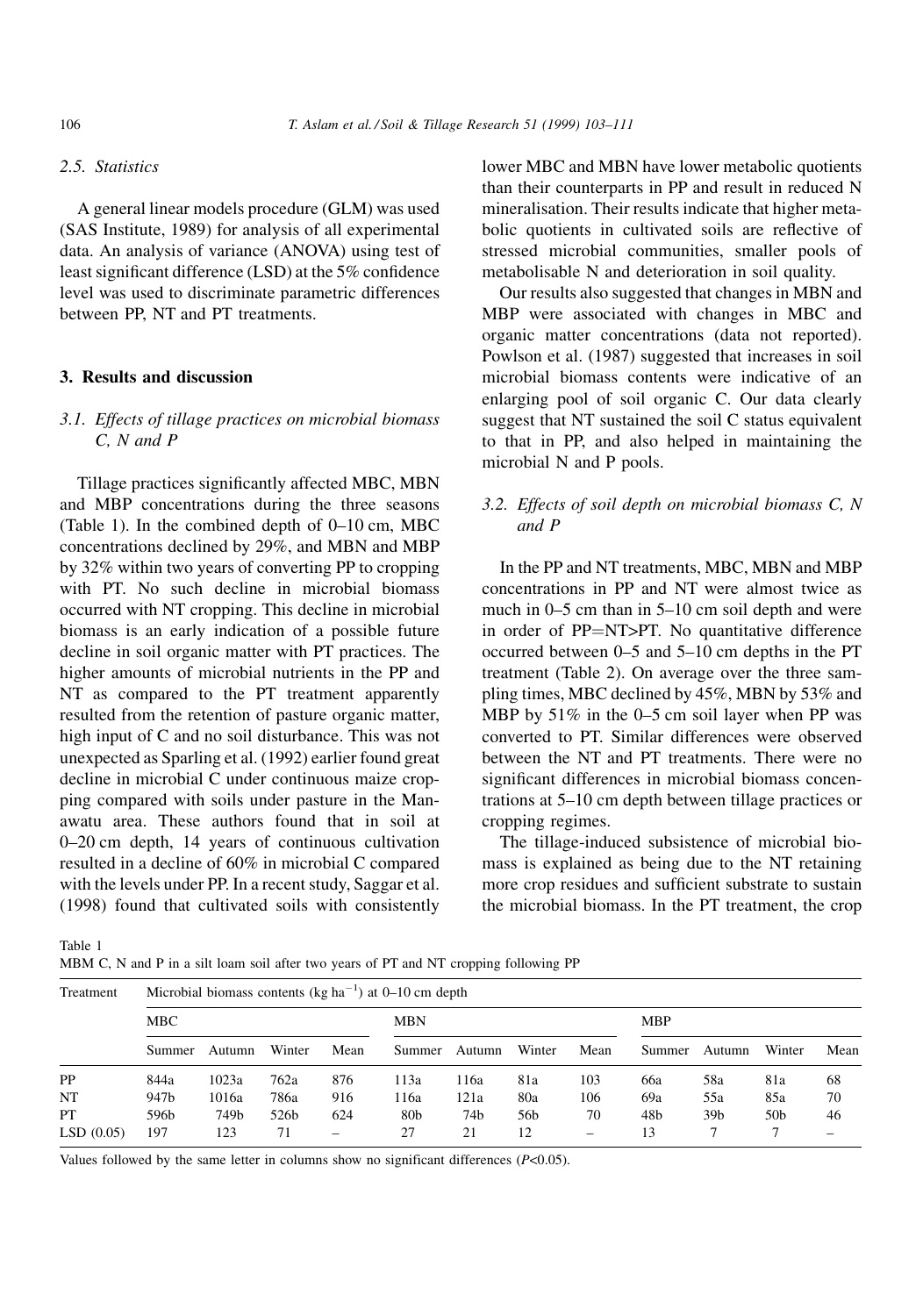| Table 2                                               |  |  |
|-------------------------------------------------------|--|--|
| Effect of depth on MBM C, N and P under PP, NP and PT |  |  |

| Treatment | Microbial biomass carbon, nitrogen and phosphorus (kg $ha^{-1}$ ) |  |  |  |
|-----------|-------------------------------------------------------------------|--|--|--|
|           |                                                                   |  |  |  |

|           | Autumn         |                 |            |                 |            |            | Winter         |                 |            |                 |            |            |
|-----------|----------------|-----------------|------------|-----------------|------------|------------|----------------|-----------------|------------|-----------------|------------|------------|
|           | $0-5$ cm Depth |                 |            | $5-10$ cm Depth |            |            | $0-5$ cm Depth |                 |            | $5-10$ cm Depth |            |            |
|           | <b>MBC</b>     | <b>MBN</b>      | <b>MBP</b> | <b>MBC</b>      | <b>MBN</b> | <b>MBP</b> | <b>MBC</b>     | <b>MBN</b>      | <b>MBP</b> | <b>MBC</b>      | <b>MBN</b> | <b>MBP</b> |
| <b>PP</b> | 642a           | 78a             | 38a        | 379a            | 39a        | 21a        | 476a           | 53a             | 54a        | 286a            | 29a        | 27a        |
| NT        | 636a           | 82a             | 37a        | 380a            | 39a        | 18a        | 491a           | 50a             | 57a        | 295a            | 30a        | 27a        |
| PT        | 349b           | 32 <sub>b</sub> | 19b        | 400a            | 42a        | 20a        | 258b           | 29 <sub>b</sub> | 26b        | 268a            | 27a        | 24a        |
| LSD(0.05) | 78             | 17              |            | NS              | NS         | <b>NS</b>  | 57             | 11              |            | NS              | <b>NS</b>  | NS         |

NS: no significant difference.

Values followed by the same letter in columns show no significant differences  $(P<0.05)$ .

Soil bulk density values for the 0-5 and 5-10 cm soil depths were 1.01 and 1.21 Mg  $\text{m}^{-3}$  for PP; 1.10 and 1.24 Mg  $\text{m}^{-3}$  for NT; and 1.21 and 1.25 Mg  $\text{m}^{-3}$  for PT treatments.

residues are uniformly distributed throughout the soil and resulted in a decrease of MBC at 0–5 cm depth. These results were not unexpected because higher proportions of MBC in the surface soil in reducedtillage practices compared to plow tillage have been observed previously (Carter, 1986, 1991; Carter and Rennie, 1982).

# 3.3. Effects of seasonal changes on microbial biomass C, N and P

To determine the seasonal effects on microbial biomass, the autumn and winter data at  $0-5$  and  $5-10$  cm soil depths were pooled as shown in Table 1. The summer data were from 0 to 10 cm depth. Seasonal variations in microbial biomass concentrations were found during the summer, autumn and winter periods.

## 3.3.1. Seasonal changes in microbial biomass C

The MBC concentrations in all the three treatments during autumn were significantly higher than the summer or winter, and were in the order of autumn>summer=winter (Fig. 1). These results showed that MBC concentrations in autumn were 22% higher in PP, 15% in NT and 25% in PT than in summer or winter. An enhancement in microbial C in autumn is most probably due to the moderately warm environment for microbial growth and activity. A high mass of maize roots in the surface soil could be another factor which helped to enhance MBC contents during the autumn period. However, this was not measured in these experiments.

The decline in MBC following the winter oat harvest probably resulted from a combined effect of increased soil moisture content and decreased soil temperatures that reduced soil microbial activity. This was not totally unexpected as it has been suggested previously that seasonal changes often stimulate a change in the size of the soil microbial biomass (Carter and Rennie, 1982; Lynch and Panting, 1980).

Data on short-term effects of crop rotation on MBC are often variable, but consistent long-term effects of crop rotation to increase microbial biomass have been demonstrated by Carter (1986) and Granatstein et al. (1987). Powlson et al. (1987) suggested that MBC may be a good indicator for detecting management effects on soil biological or biochemical properties before any other seasonal or crop rotation changes can be detected.

# 3.3.2. Seasonal changes in microbial biomass N and P

Seasonal changes in MBN in all the three treatments were in the order of summer=autumn>winter (Fig. 1). The significant increases in MBN during summer and autumn represent an indirect effect of greater C mineralisation in that particular period. Seasonal responses in MBP (Fig. 1) showed a different pattern from those for MBC and MBN. MBP in PP and PT during winter was significantly higher than in summer and autumn, whereas in NT significant differences in MBP were found between the three seasons. This MBP increase in winter indicates a marked gain of P, which could have been due to the application of  $200 \text{ kg ha}^{-1}$  of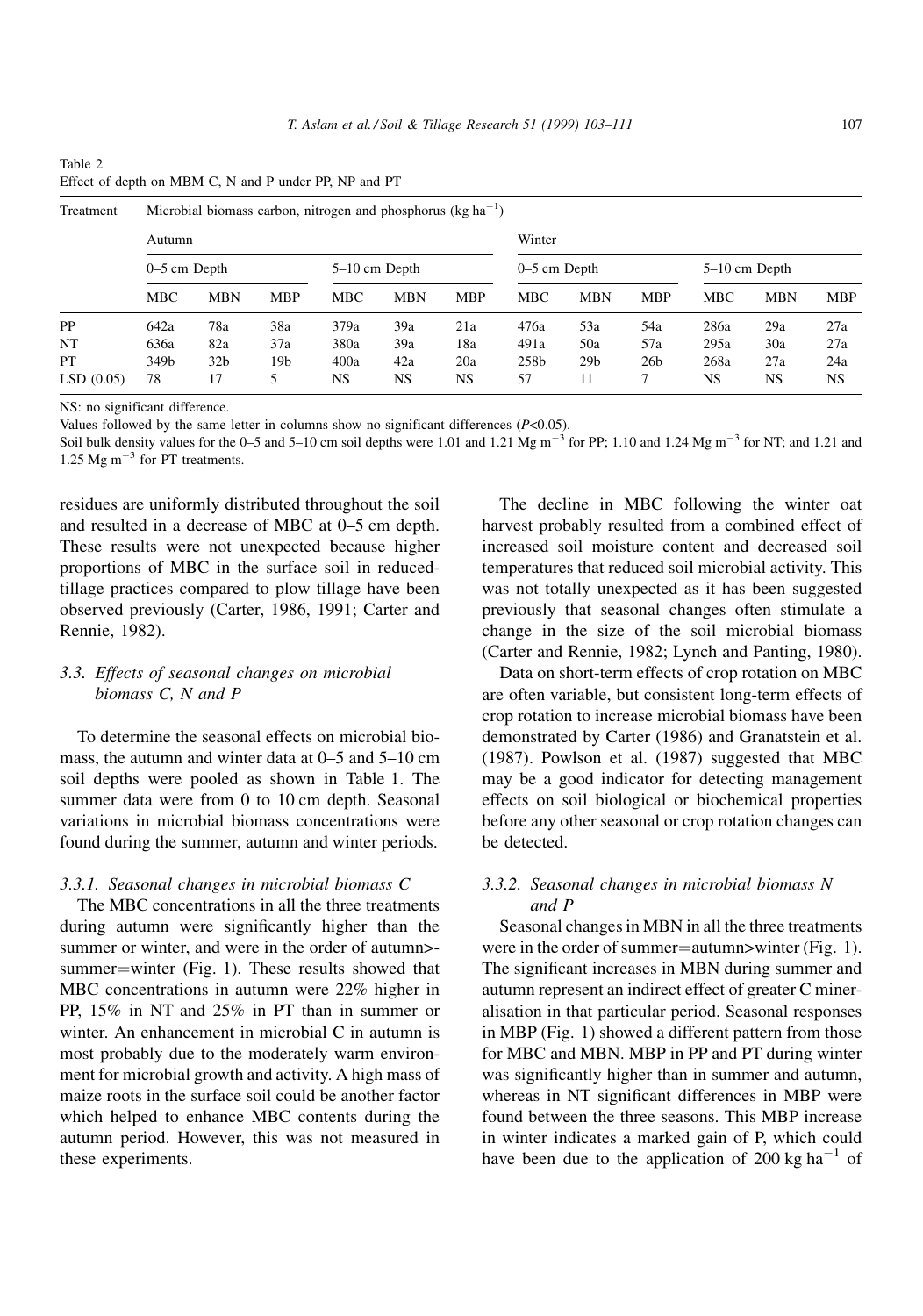

Autumn > Summer = Winter ( $P < 0.05$ )



Summer =  $\text{Autumn} < \text{Winter}$  (P < 0.05)

NT

 $\mathsf{PT}$ 

 $PP$ 



Fig. 1. Seasonal changes in biomass C, N, and P at 0-10 cm depth in the PP, NT and PT.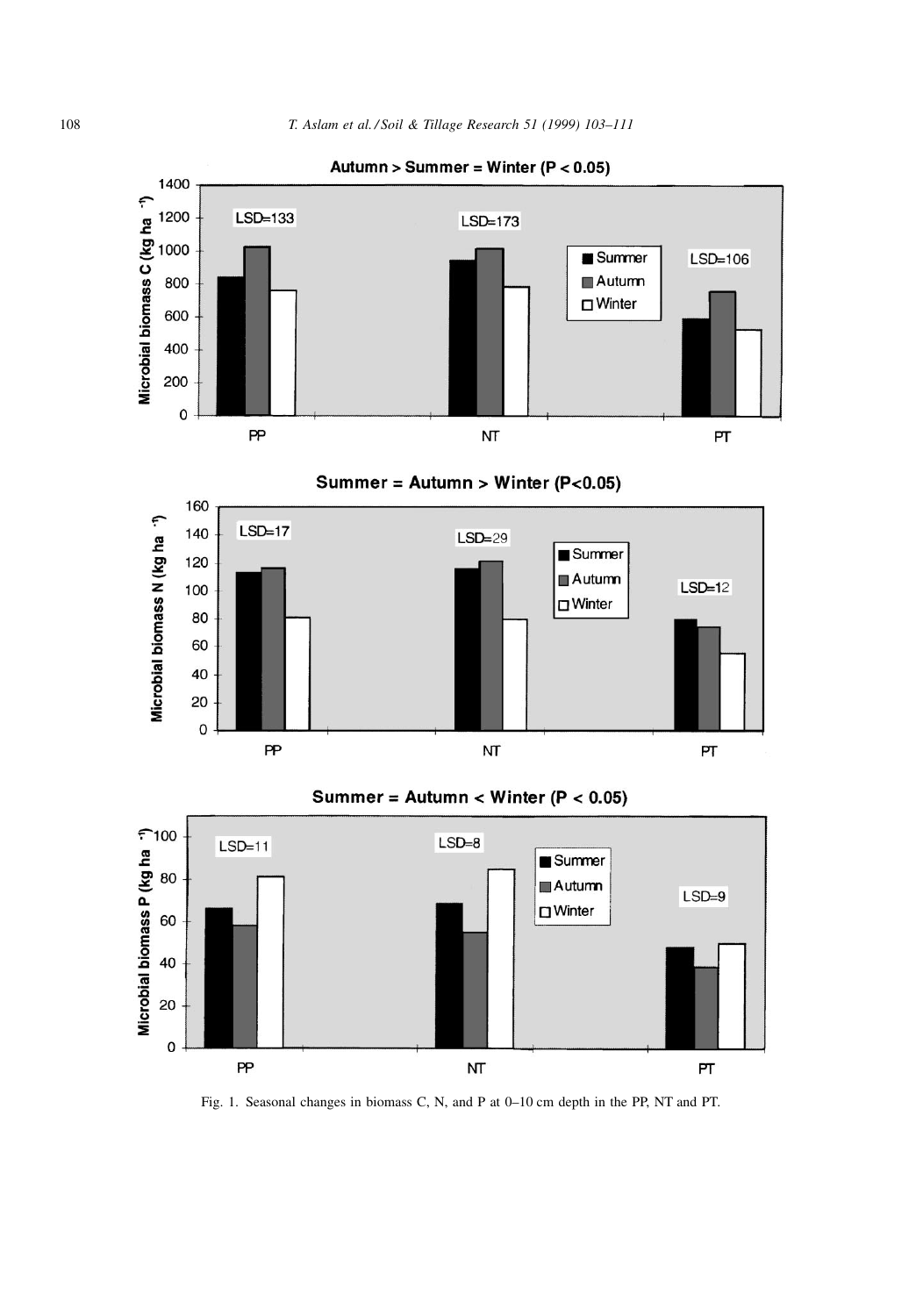| Treatment | Soil pH $(0-10 \text{ cm})$ | Earthworm population (no. $m^{-2}$ ) | Earthworm live mass $(g m^{-2})$ |  |  |
|-----------|-----------------------------|--------------------------------------|----------------------------------|--|--|
| PP        | 5.43a                       | 429a                                 | 140a                             |  |  |
| NT        | 5.44a                       | 363 <sub>b</sub>                     | 99b                              |  |  |
| PT        | 5.48a                       | 110c                                 | 33c                              |  |  |
| LSD(0.05) | NS                          | 48                                   | 23                               |  |  |

Table 3 Effects of tillage practices on soil pH and earthworm population

Values followed by the same letter in columns show no significant differences  $(P<0.05)$ ; NS=not significant.

fertiliser (Nitrophoska with 12% N, 10% P, 10% K) at the time of planting winter oats in April, 1997. These results confirm earlier observations by Buchanan and King (1992) that MBP can fluctuate with season and management, and can be higher during winter and early spring than in autumn and late spring.

# 3.4. Effect of tillage practices on earthworm populations

Earthworm populations and live earthworm masses were significantly different in the PP, NT, and PT treatments (Table 3). Within two years of conversion from PP to cropping with PT, earthworm populations were reduced by 74%. No-till cropping, in contrast, had a minimal negative effect on earthworms. The amount of crop residues on the soil surface, and low soil disturbance under the PP and NT treatments, were the most likely factors which encouraged the proliferation of the earthworm population. These results are similar to those reported by other researchers ( Francis et al., 1987; Francis and Knight, 1993; House, 1985; Karlen et al., 1994). Compared with data the year before from the same experimental plots (Guo, 1997), the earthworm population had decreased in PT by 31%, and increased by 30% in NT and 27% in PP. These results confirm that continuous tillage plays a major role in declining earthworm populations. Previous studies found that the greater the intensity and frequency of tillage, the lower the population density of earthworms (Gerard and Hay, 1979; Mackey and Kladivko, 1985).

# 3.5. Impact of tillage practices on seedling emergence and dry matter (DM) yield

Summer fodder maize and winter oats seedling emergence were counted 22 days after sowing. The seedling emergence for maize was 95% under NT and

96% under PT. For winter oats 94% seedlings emerged under NT and 93% under PT. These results show that the two tillage practices had no effect on establishment of either crop. This was not unexpected as soil conditions at the time of sowing were ideal, and the same drill was used in both sowing systems. These results are similar to those of Choudhary (1988), in which the emergence of corn and mungbean was similar in PT and NT treatments. Hughes (1985) also reported that crop establishment did not differ between PT and NT treatments after three years of maize-oats rotation in the Manawatu area.

The DM yield of winter oats was measured 9 and 13 weeks after sowing to determine differences at mid and full-crop maturity. Crops grown by NT often appeared smaller or stunted in the early stages of growth but these differences usually diminished later (Choudhary and Baker, 1994). However, our data showed no significant differences between NT  $(3711 \text{ kg ha}^{-1})$  and PT  $(3424 \text{ kg ha}^{-1})$  treatments during the middle and maturity stages of plant growth. Nevertheless, final DM yields were 8% higher in the NT than in the PT treatment. These results are similar to those of Hughes et al. (1992) which showed that crop yields from PT and NT practices were similar after 10 years of a continuous rotation of maize and oats in the Manawatu. The DM yield of summer fodder maize was not measured.

### 3.6. Effects of tillage practices on weed growth

In New Zealand, both annual and perennial weeds are prominent and grow actively throughout the year. Before planting winter oats in April, both PT and NT treatments were sprayed with glyphosate to kill and suppress weed growth. The DM yields of spurry weed (Spergula arvensis L.) in the PT and NT treatments were 72 and 40 kg ha<sup> $-1$ </sup>, respectively. The reason for the flush of the weed growth in the PT treatment could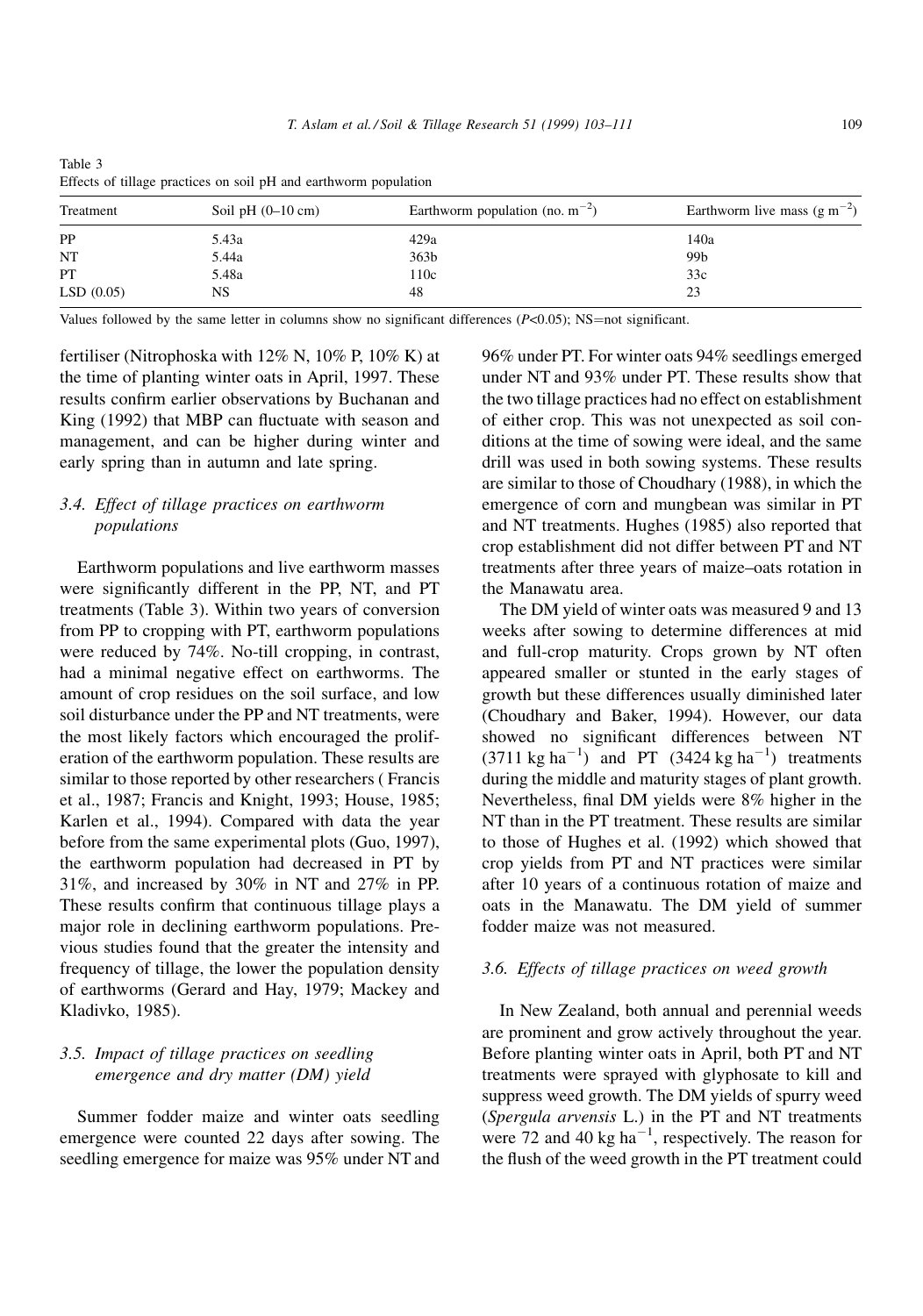be that the existing pool of weed seeds was activated by tillage and germinated vigorously. On the other hand, the NT treatment did not allow much spurry weed growth primarily due to no soil disturbance. However, the oats DM yield data suggest that proliferation of this weed did not affect the final yield in the PT treatment.

## 4. Conclusions

This study, which spanned two cropping seasons, showed that conversion to PT from PP resulted in a 45%, 53% and 51% decline in MBC, MBN and MBP, respectively, at 0-5 cm soil depth. This decline in microbial biomass is an early indication of a future loss of soil organic matter, which is an integrated index of soil biological degradation. In contrast, after two years of continuous cropping with NT, the microbial biomass nutrient status remained similar to that of the PP treatment. There were no significant differences between tillage practices or cropping regimes in MBC, MBN and MBP concentrations at  $5-10$  cm depth. Conversion from PP to PT cropping reduced earthworm populations by 74% whereas NT cropping had only a minimal effect.

Plant establishment and crop yields of the summer fodder maize and winter oats were similar in the PT and NT treatments. Adoption of NT generally reduced weed growth in the oats crop in winter. As the continued application of PT practices will lead to a further decline in microbial biomass nutrients, this is likely to affect crop yield in the longer term.

Overall, this study has indicated that, as long as C inputs are maintained, adoption of NT can protect soils from biological degradation and maintain soil quality as compared with PT management. Furthermore, it suggests that NT with appropriate crop rotation can be used as an effective tool to maintain (enhance) soil productivity while promoting agricultural sustainability at a level similar to that in cloverbased PP.

## Acknowledgements

Our thanks are extended to Massey University and Landcare Research for providing laboratory facilities for this study. Special thanks to Carolyn Hedley and Dexter McGhie for technical assistance. New Zealand Overseas Development Assistance (NZODA) programme provided financial assistance for T. Aslam study. Des Ross provided comments on the earlier version of this paper.

### References

- Brookes, P.C., Powlson, D.S., Jenkinson, D.S., 1982. Measurement of microbial biomass phosphorus in soil. Soil Biol. Biochem. 14, 319±329.
- Buchanan, M., King, L.D., 1992. Seasonal fluctuations in soil microbial biomass carbon, phosphorus, and activity in no till and reduced chemical input maize agroecosystems. Biol. Fertil. Soils 13, 211-217.
- Carter, M.R., 1986. Microbial biomass as an index for tillageinduced changes in soil biological properties. Soil Till. Res. 7,  $29 - 40.$
- Carter, M.R., 1991. The influence of tillage on the proportion of organic carbon and nitrogen in the microbial biomass of medium textured soils in a humid climate. Biol. Fertil. Soils. 11, 135±139.
- Carter, M.R., Rennie, D.A., 1982. Changes in soil quality under zero tillage farming systems. Distribution of microbial biomass and mineralizable C and N potentials. Can. J. Soil Sci. 62, 587-597.
- Carter, M.R., Stewart, D.A., 1996. Structure and Organic matter Storage in Agricultural Soils. Advances in Soil Science. CRC Press, Boca Raton, FL. pp. 182-245.
- Carter, M.R., White, R.P., 1986. Determination of variability in soil physical properties and microbial biomass under continuous direct planted corn. Can. J. Soil Sci. 66, 747-750.
- Choudhary, M.A., 1988. The description and evaluation of a new multicrop inverted-T seeder for upland crop establishment. Agri. Mech. In Asia 19(3), 37-42.
- Choudhary, M.A., Baker, C.J., 1994. Overcoming constraints to conservation tillage in New Zealand. In: Carter, M.R. (Ed.), Conservation Tillage in Temperate Agroecosystems. Lewis Publisher, Boca Raton, FL, pp 183-207.
- De Vleeschauwer, D., Lal, R., 1981. Properties of worm casts under secondary tropical forest regrowth. Soil Sci. 132(2), 175-181.
- Edwards, C.A., Lofty, J.R., 1977. Biology of Earthworms. Chapman and Hall, London, UK.
- Francis, G.S., Knight, T.L., 1993. Long-term effects of conventional and no-tillage on selected soil properties and crop yields in Canterbury, New Zealand. Soil Till. Res. 26, 193-210.
- Francis, G.S., Cameron, K.C., Swift, R.S., 1987. Soil physical conditions after six years of direct drilling or conventional cultivation on a silt loam soil in New Zealand. Aust. J. Soil Res. 25, 517±529.
- Gerard, B.M., Hay, F.K.M., 1979. The effect on earthworms of ploughing, tined cultivation, direct drilling, and nitrogen in a barley monoculture system. J. Agric. Sci. 93, 147-155.